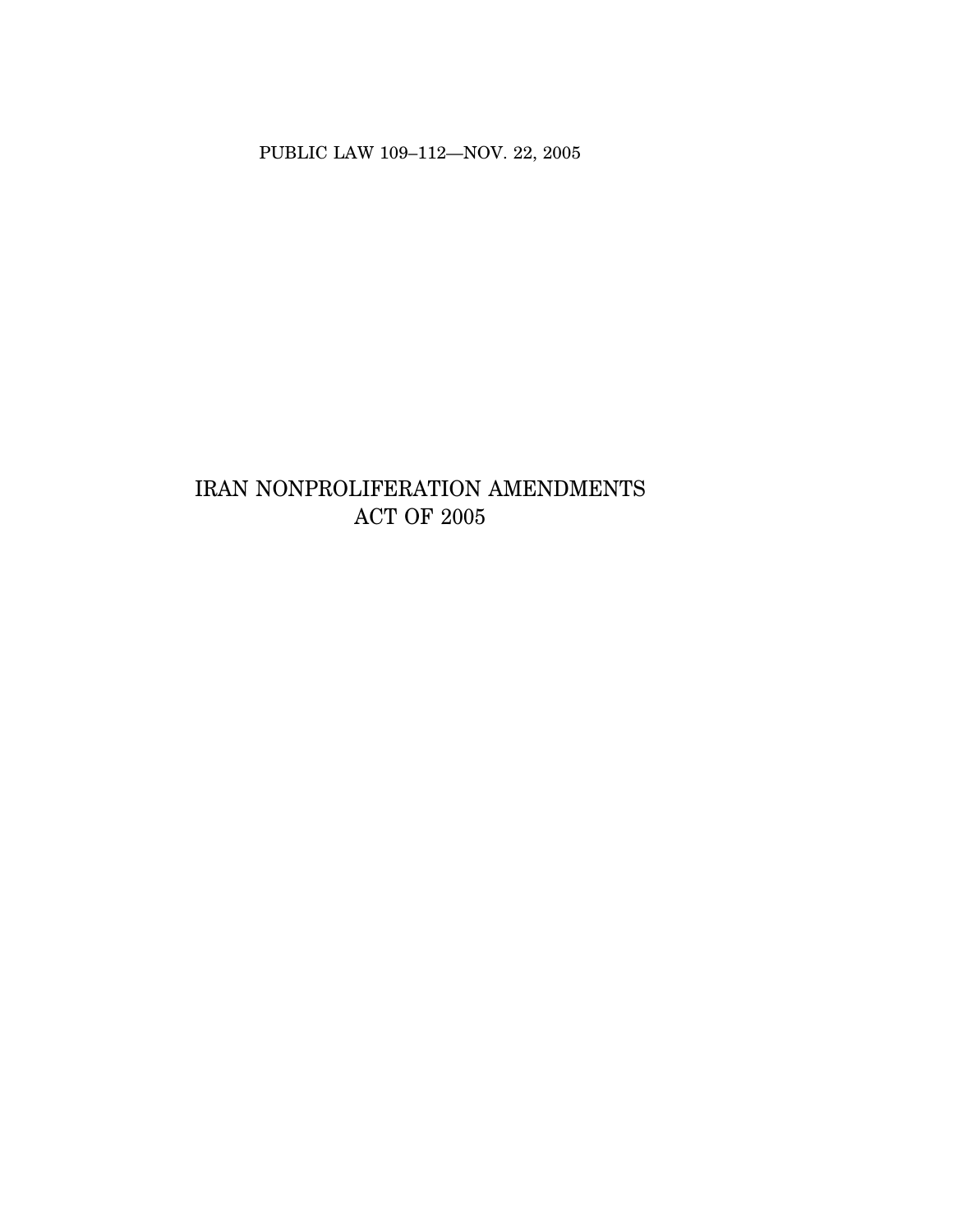# Public Law 109–112 109th Congress

## An Act

Nov. 22, 2005 [S. 1713]

To make amendments to the Iran Nonproliferation Act of 2000 related to International Space Station payments, and for other purposes.

*Be it enacted by the Senate and House of Representatives of the United States of America in Congress assembled,*

Iran Nonproliferation Amendments Act of 2005. Russian Federation. 50 USC 1701 note.

## **SECTION 1. SHORT TITLE.**

This Act may be cited as the "Iran Nonproliferation Amendments Act of 2005''.

#### **SEC. 2. FINDINGS.**

Congress makes the following findings:

(1) The Director of Central Intelligence's most recent Unclassified Report to Congress on the Acquisition of Technology Relating to Weapons of Mass Destruction and Advanced Conventional Munitions, 1 July Through 31 December 2003, states ''Russian entities during the reporting period continued to supply a variety of ballistic missile-related goods and technical know-how to countries such as Iran, India, and China. Iran's earlier success in gaining technology and materials from Russian entities helped accelerate Iranian development of the Shahab-3 MRBM, and continuing Russian entity assistance has supported Iranian efforts to develop new missiles and increase Tehran's self-sufficiency in missile production.''

(2) Vice Admiral Lowell E. Jacoby, the Director of the Defense Intelligence Agency, stated in testimony before the Select Committee on Intelligence of the Senate on February 16, 2005, that ''Tehran probably will have the ability to produce nuclear weapons early in the next decade''.

(3) Iran has—

(A) failed to act in accordance with the Agreement Between Iran and the International Atomic Energy Agency for the Application of Safeguards in Connection with the Treaty on the Non-Proliferation of Nuclear Weapons, done at Vienna June 19, 1973 (commonly referred to as the ''Safeguards Agreement'');

(B) acted in a manner inconsistent with the Protocol Additional to the Agreement Between Iran and the International Atomic Energy Agency for the Application of Safeguards, signed at Vienna December 18, 2003 (commonly referred to as the "Additional Protocol");

(C) acted in a manner inconsistent with its obligations under the Treaty on the Non-Proliferation of Nuclear Weapons, done at Washington, London, and Moscow July

Lowell E. Jacoby.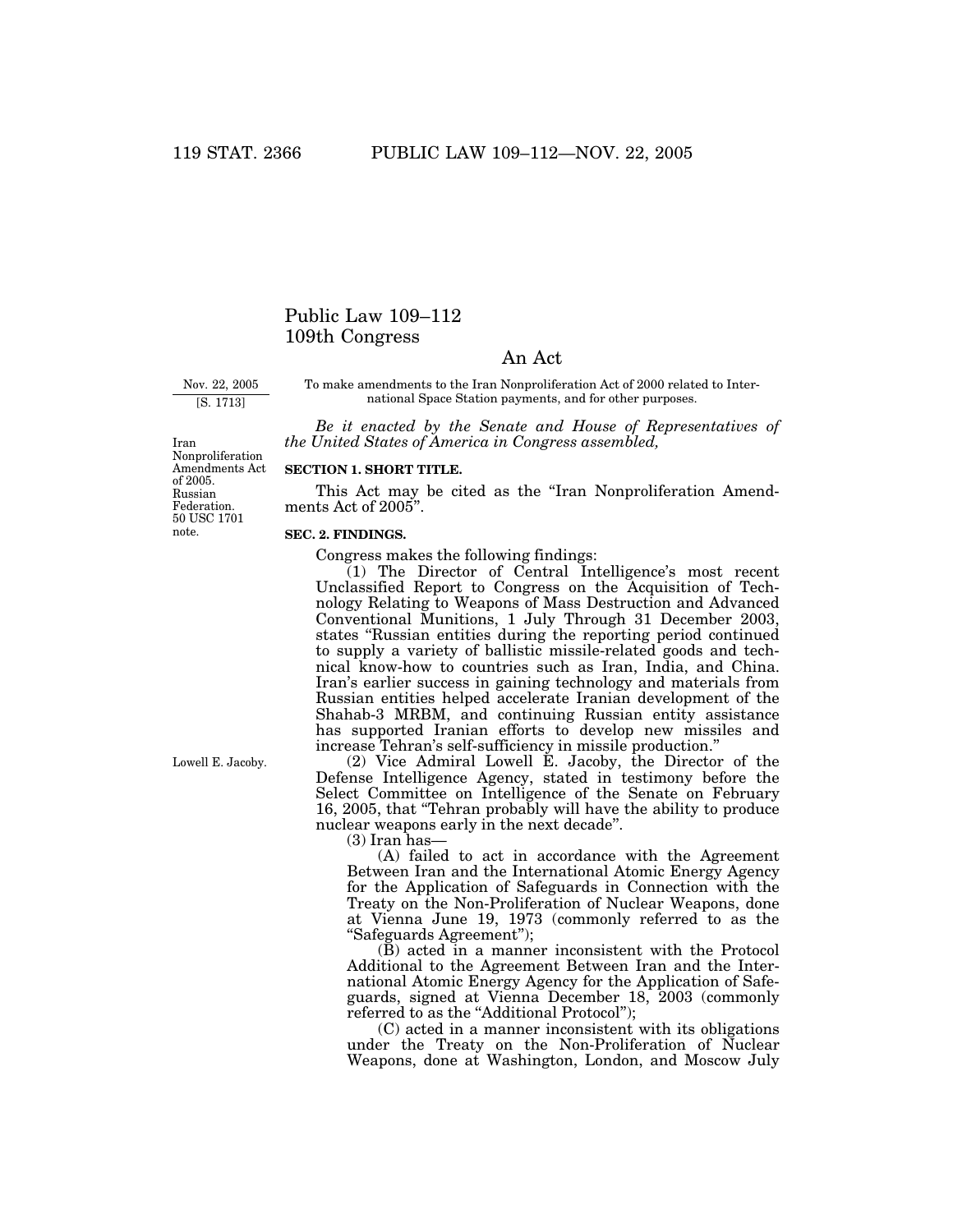1, 1968, and entered into force March 5, 1970 (commonly referred to as the ''Nuclear Non-Proliferation Treaty''); and

(D) resumed uranium conversion activities, thus ending the confidence building measures it adopted in its November 2003 agreement with the foreign ministers of the United Kingdom, France, and Germany.

(4) On September 24, 2005, the Board of Governors of the International Atomic Energy Agency (IAEA) formally declared that Iranian actions constituted noncompliance with its nuclear safeguards obligations, and that Iran's history of concealment of its nuclear activities has given rise to questions that are within the purview of the United Nations Security Council.

(5) The executive branch has on multiple occasions used the authority provided under section 3 of the Iran Nonproliferation Act of 2000 (Public Law 106–178; 50 U.S.C. 1701 note) to impose sanctions on entities that have engaged in activities in violation of restrictions in the Act relating to—

(A) the export of equipment and technology controlled under multilateral export control lists, including under the Australia Group, Chemical Weapons Convention, Missile Technology Control Regime, Nuclear Suppliers Group, and the Wassenaar Arrangement or otherwise having the potential to make a material contribution to the development of weapons of mass destruction or cruise or ballistic missile systems to Iran; and

(B) the export of other items to Iran with the potential of making a material contribution to Iran's weapons of mass destruction programs or on United States national control lists for reasons related to the proliferation of weapons of mass destruction or missiles.

(6) The executive branch has never made a determination pursuant to section 6(b) of the Iran Nonproliferation Act of 2000 that—

(A) it is the policy of the Government of the Russian Federation to oppose the proliferation to Iran of weapons of mass destruction and missile systems capable of delivering such weapons;

(B) the Government of the Russian Federation (including the law enforcement, export promotion, export control, and intelligence agencies of such government) has demonstrated and continues to demonstrate a sustained commitment to seek out and prevent the transfer to Iran of goods, services, and technology that could make a material contribution to the development of nuclear, biological, or chemical weapons, or of ballistic or cruise missile systems; and

(C) no entity under the jurisdiction or control of the Government of the Russian Federation, has, during the 1-year period prior to the date of the determination pursuant to section 6(b) of such Act, made transfers to Iran reportable under section 2(a) of the Act.

(7) On June 29, 2005, President George W. Bush issued Executive Order 13382 blocking property of weapons of mass destruction proliferators and their supporters, and used the authority of such order against 4 Iranian entities, Aerospace Industries Organization, Shahid Hemmat Industrial Group,

George W. Bush.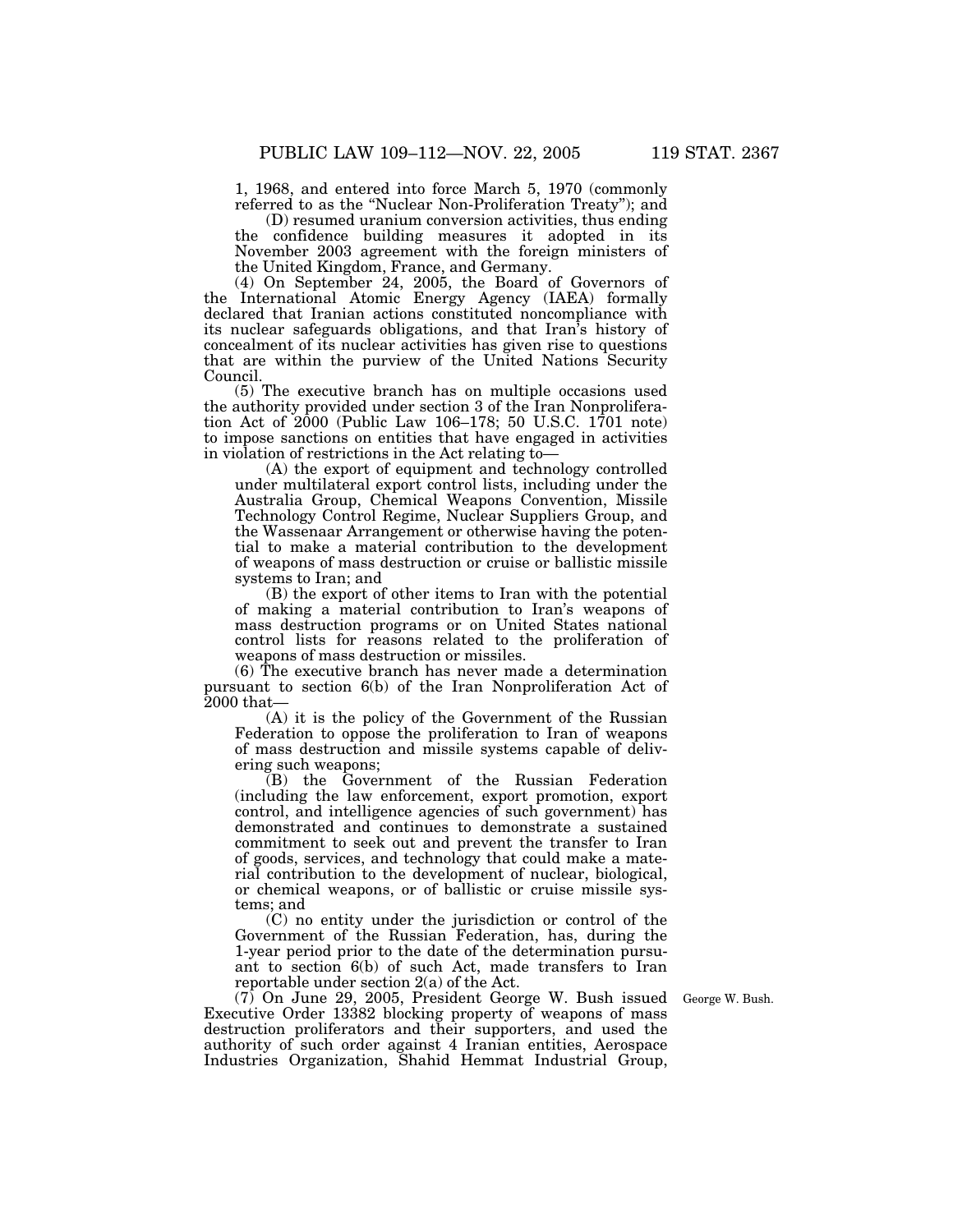Shahid Bakeri Industrial Group, and the Atomic Energy Organization of Iran, that have engaged, or attempted to engage, in activities or transactions that have materially contributed to, or pose a risk of materially contributing to, the proliferation of weapons of mass destruction or their means of delivery (including missiles capable of delivering such weapons), including efforts to manufacture, acquire, possess, develop, transport, transfer, or use such items.

## **SEC. 3. AMENDMENTS TO IRAN NONPROLIFERATION ACT OF 2000 RELATED TO INTERNATIONAL SPACE STATION PAY-MENTS.**

(a) TREATMENT OF CERTAIN PAYMENTS.—Section 7(1)(B) of the Iran Nonproliferation Act of 2000 (Public Law 106–178; 50 U.S.C. 1701 note) is amended—

(1) by striking the period at the end and inserting a comma; and

(2) by adding at the end the following:

"except that such term does not mean payments in cash or in kind made or to be made by the United States Government prior to January 1, 2012, for work to be performed or services to be rendered prior to that date necessary to meet United States obligations under the Agreement Concerning Cooperation on the Civil International Space Station, with annex, signed at Washington January 29, 1998, and entered into force March 27, 2001, or any protocol, agreement, memorandum of understanding, or contract related thereto.''.

(b) EXCEPTION.—Section 6(h) of the Iran Nonproliferation Act of 2000 (Public Law 106–178; 50 U.S.C. 1701 note) is amended by inserting after ''extraordinary payments in connection with the International Space Station'' the following: '', or any other payments in connection with the International Space Station,''.

(c) REPORTING REQUIREMENTS.—Section 6 of the Iran Nonproliferation Act of 2000 (Public Law 106–178; 50 U.S.C. 1701 note) is amended by adding at the end the following new subsection:

''(i) REPORT ON CERTAIN PAYMENTS RELATED TO INTERNATIONAL SPACE STATION.—

"(1) IN GENERAL.—The President shall, together with each report submitted under section 2(a), submit to the Committee on Foreign Relations of the Senate and the Committee on International Relations of the House of Representatives a report that identifies each Russian entity or person to whom the United States Government has, since the date of the enactment of the Iran Nonproliferation Amendments Act of 2005, made a payment in cash or in kind for work to be performed or services to be rendered under the Agreement Concerning Cooperation on the Civil International Space Station, with annex, signed at Washington January 29, 1998, and entered into force March 27, 2001, or any protocol, agreement, memorandum of understanding, or contract related thereto.

''(2) CONTENT.—Each report submitted under paragraph (1) shall include—

"(A) the specific purpose of each payment made to each entity or person identified in the report; and

''(B) with respect to each such payment, the assessment of the President that the payment was not prejudicial to the achievement of the objectives of the United States

President.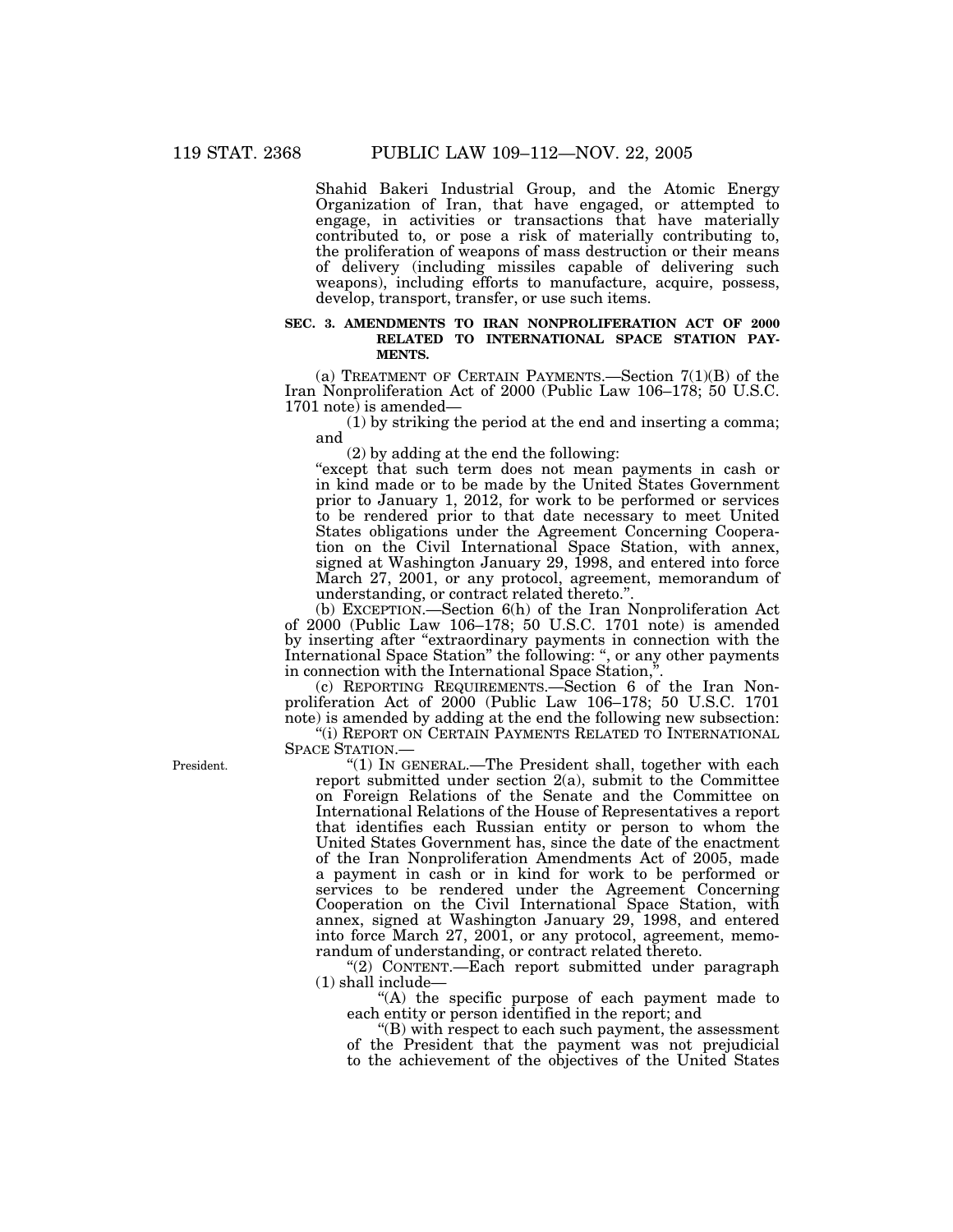Government to prevent the proliferation of ballistic or cruise missile systems in Iran and other countries that have repeatedly provided support for acts of international terrorism, as determined by the Secretary of State under section 620A(a) of the Foreign Assistance Act of 1961 (22 U.S.C. 2371(a)), section 6(j) of the Export Administration Act of 1979 (50 U.S.C. App. 2405(j)), or section 40(d) of the Arms Export Control Act (22 U.S.C. 2780(d)).''.

#### **SEC. 4. AMENDMENTS TO THE IRAN NONPROLIFERATION ACT OF 2000 TO MAKE SUCH ACT APPLICABLE TO IRAN AND SYRIA.**

(a) REPORTS ON PROLIFERATION RELATING TO IRAN OR SYRIA.— Section 2 of the Iran Nonproliferation Act of 2000 (Public Law 106–178; 50 U.S.C. 1701 note) is amended—

(1) in the heading, by striking ''**TO IRAN**'' and inserting "**RELATING TO IRAN AND SYRIA**"; and

 $(2)$  in subsection  $(a)$ —

 $(A)$  in the matter preceding paragraph  $(1)$ —

(i) by inserting "or acquired from" after "transferred to"; and

(ii) by inserting after "Iran" the following: ", or on or after January 1, 2005, transferred to or acquired from Syria''; and

(B) in paragraph (2), by inserting after "Iran" the following: "or Syria, as the case may be,".

(b) DETERMINATION EXEMPTING FOREIGN PERSONS FROM CER-TAIN MEASURES.—Section 5(a) of the Iran Nonproliferation Act of 2000 (Public Law 106–178; 50 U.S.C. 1701 note) is amended—

(1) in paragraph (1), by striking ''transfer to Iran'' and inserting "transfer to or acquire from Iran or Syria, as the case may be,''; and

(2) in paragraph (2), by striking ''Iran's efforts'' and inserting "the efforts of Iran or Syria, as the case may be,".

(c) RESTRICTION ON EXTRAORDINARY PAYMENTS IN CONNECTION WITH THE INTERNATIONAL SPACE STATION.—Section 6(b) of the Iran Nonproliferation Act of 2000 (Public Law 106–178; 50 U.S.C. 1701 note) is amended—

(1) in the heading, by striking ''TO IRAN'' and inserting ''RELATING TO IRAN AND SYRIA'';

(2) in paragraphs (1) and (2), by striking ''to Iran'' each place it appears and inserting ''to or from Iran and Syria''; and

(3) in paragraph (3), by striking ''to Iran'' and inserting ''to or from Iran or Syria''.

(d) DEFINITIONS.—Section 7(2) of the Iran Nonproliferation Act of 2000 (Public Law 106–178; 50 U.S.C. 1701 note) is amended—

(1) in subparagraph (C) to read as follows:

''(C) any foreign government, including any foreign governmental entity; and''; and

(2) in subparagraph (D), by striking ''subparagraph (B) or (C)'' and inserting ''subparagraph (A), (B), or (C), including any entity in which any entity described in any such subparagraph owns a controlling interest''.

(e) SHORT TITLE.—

(1) AMENDMENT.—Section 1 of the Iran Nonproliferation Act of 2000 (Public Law 106–178; 50 U.S.C. 1701 note) is